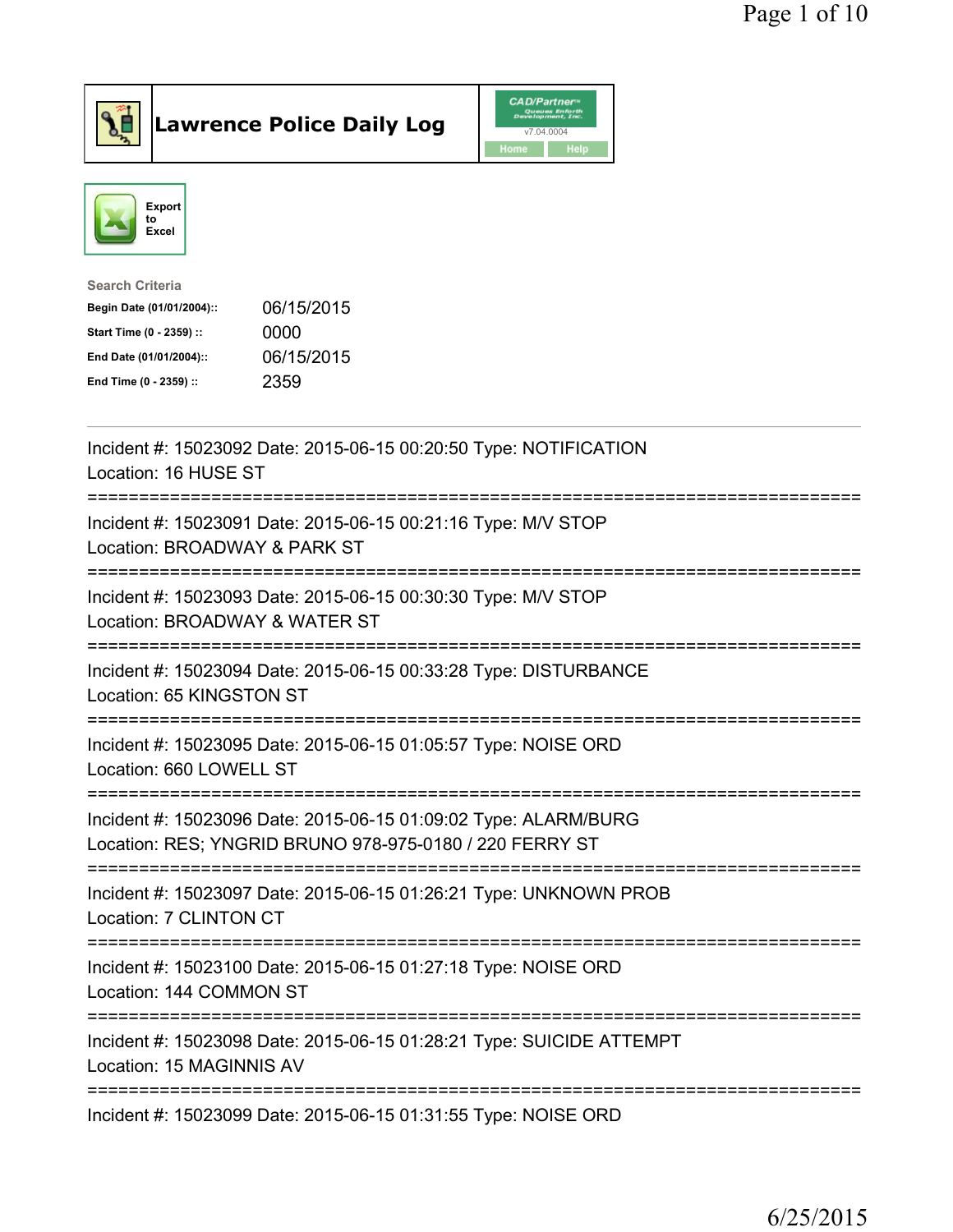Location: 161 PARK ST #1 FL 1 =========================================================================== Incident #: 15023101 Date: 2015-06-15 01:33:44 Type: MAN DOWN Location: 216 BROADWAY #2 FL 2 =========================================================================== Incident #: 15023102 Date: 2015-06-15 01:38:33 Type: AUTO ACC/PI Location: 63 HANCOCK ST =========================================================================== Incident #: 15023103 Date: 2015-06-15 02:06:17 Type: M/V STOP Location: ESSEX ST & FRANKLIN ST =========================================================================== Incident #: 15023104 Date: 2015-06-15 02:09:27 Type: NOISE ORD Location: MCDONALDS / 50 BROADWAY =========================================================================== Incident #: 15023105 Date: 2015-06-15 02:38:17 Type: M/V STOP Location: RT 495 S OFF RAMP =========================================================================== Incident #: 15023106 Date: 2015-06-15 03:53:22 Type: DISTURBANCE Location: LAWRENCE ST & PARK ST =========================================================================== Incident #: 15023107 Date: 2015-06-15 04:05:19 Type: STOL/MV/PAS Location: LAWRENCE ST & LEBANON ST =========================================================================== Incident #: 15023108 Date: 2015-06-15 04:28:35 Type: M/V STOP Location: LAWRENCE SENIOR CENTER / 155 HAVERHILL ST =========================================================================== Incident #: 15023109 Date: 2015-06-15 04:29:05 Type: TOW/REPOSSED Location: 27 YALE ST =========================================================================== Incident #: 15023110 Date: 2015-06-15 04:31:16 Type: TOW OF M/V Location: 7 CAMELLA TEOLI WY =========================================================================== Incident #: 15023111 Date: 2015-06-15 05:11:08 Type: DISTURBANCE Location: 141 AMESBURY ST #404 FL 4 =========================================================================== Incident #: 15023112 Date: 2015-06-15 05:18:04 Type: SUS PERS/MV Location: 24 PLEASANT TER =========================================================================== Incident #: 15023113 Date: 2015-06-15 05:22:37 Type: HIT & RUN M/V Location: MELVIN ST & WINTER ST =========================================================================== Incident #: 15023114 Date: 2015-06-15 05:35:29 Type: SUS PERS/MV Location: PARTHUM SCHOOL / 255 E HAVERHILL ST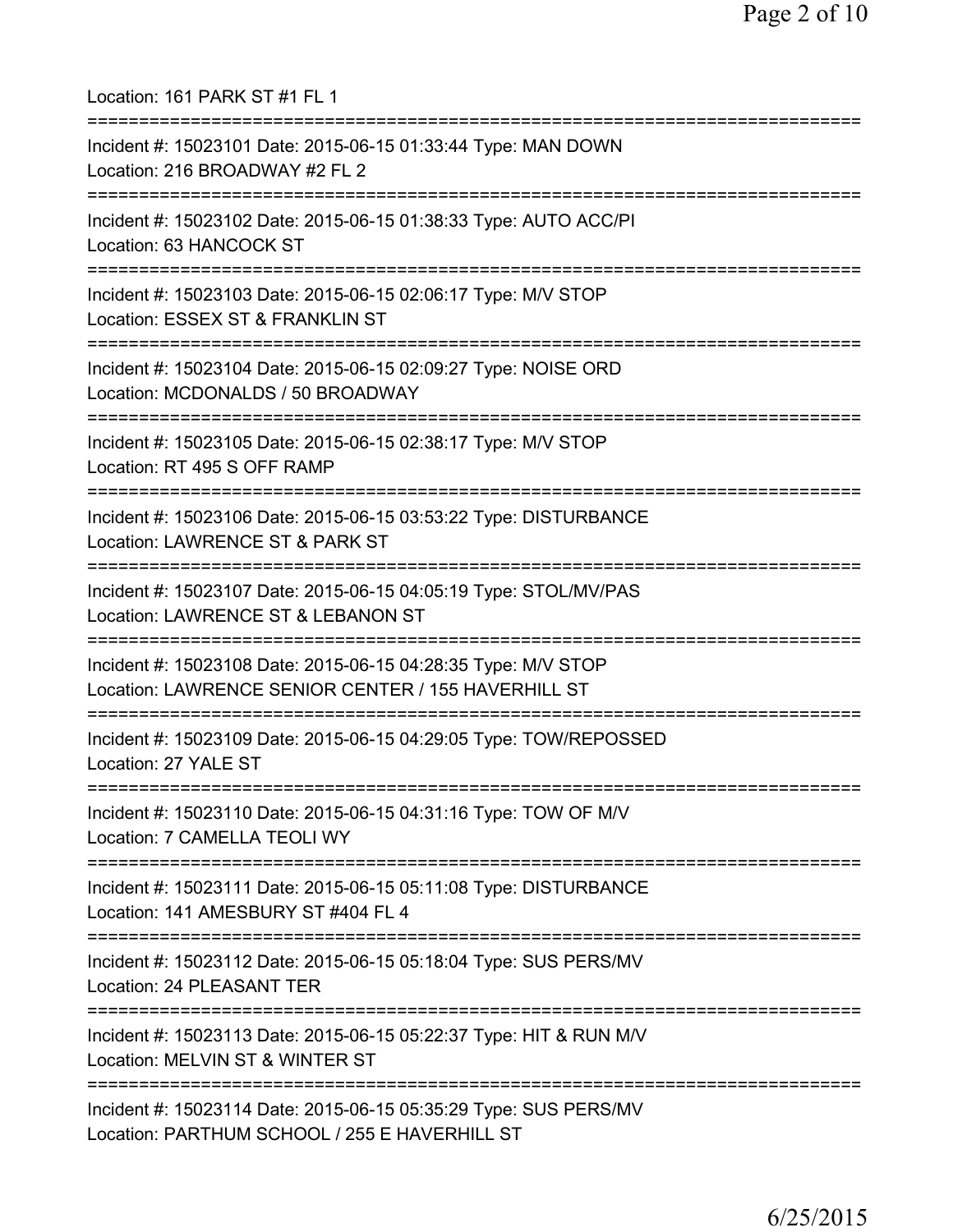| Incident #: 15023115 Date: 2015-06-15 06:08:20 Type: SUS PERS/MV<br>Location: PEARL ST & TOWER HILL ST                                         |
|------------------------------------------------------------------------------------------------------------------------------------------------|
| Incident #: 15023116 Date: 2015-06-15 06:59:24 Type: ALARM/BURG<br>Location: TECH. INC. / 65 GLENN ST                                          |
| Incident #: 15023117 Date: 2015-06-15 07:09:38 Type: ALARM/BURG<br>Location: ST GEORGE'S CHURCH / 8 LOWELL ST                                  |
| =======================<br>Incident #: 15023118 Date: 2015-06-15 07:18:35 Type: LARCENY/MV/PAST<br>Location: 23 WOOD LN                        |
| Incident #: 15023119 Date: 2015-06-15 07:33:36 Type: ALARM/BURG<br>Location: NEW ENGLAND EYE SPECIALIST / 25 MARSTON ST #303                   |
| Incident #: 15023120 Date: 2015-06-15 07:46:51 Type: LARCENY/PAST<br>Location: 141 AMESBURY ST #404 FL 4                                       |
| Incident #: 15023121 Date: 2015-06-15 07:49:47 Type: TRANSPORT<br>Location: LPD / 90 LOWELL ST                                                 |
| Incident #: 15023122 Date: 2015-06-15 08:00:22 Type: LIC PLATE STO<br>Location: 653 ESSEX ST                                                   |
| Incident #: 15023123 Date: 2015-06-15 08:32:03 Type: SPECIAL CHECK<br>Location: YMCA / 17 BALLARD WY                                           |
| Incident #: 15023124 Date: 2015-06-15 08:49:46 Type: DOMESTIC/PROG<br>Location: 353 ELM ST                                                     |
| Incident #: 15023125 Date: 2015-06-15 08:59:04 Type: LARCENY/MV/PAST<br>Location: 4 SHERIDAN ST                                                |
| Incident #: 15023126 Date: 2015-06-15 09:00:16 Type: AUTO ACC/NO PI<br>Location: HAVERHILL ST & JACKSON ST<br>================================ |
| Incident #: 15023127 Date: 2015-06-15 09:09:32 Type: A&B PROG<br>Location: 3 BALLARD WY                                                        |
| Incident #: 15023128 Date: 2015-06-15 09:13:52 Type: INVEST CONT<br>Location: FAMILY SERVICES / 430 N CANAL ST                                 |
|                                                                                                                                                |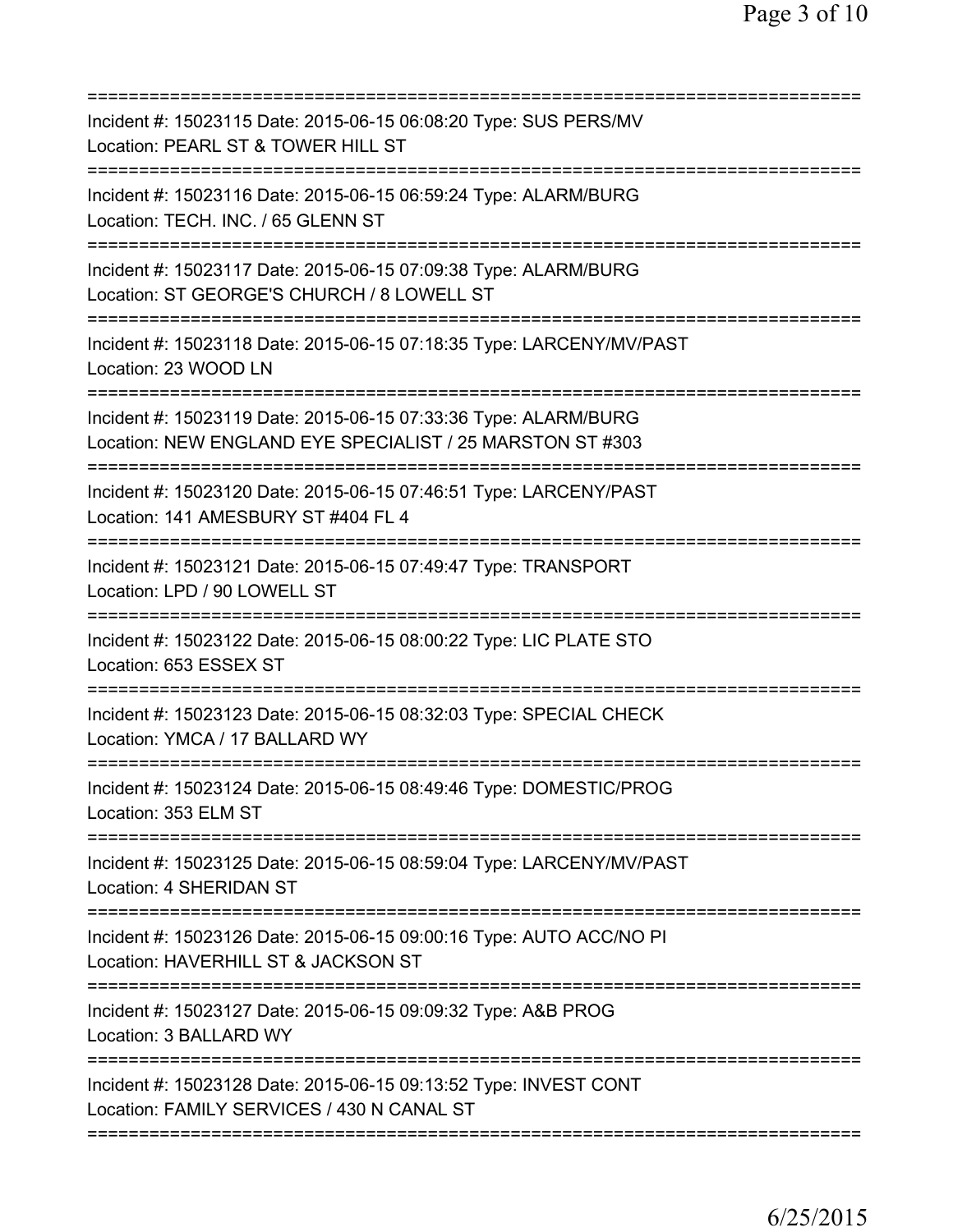| Incident #: 15023129 Date: 2015-06-15 09:14:51 Type: INVEST CONT<br>Location: NEW ENGLAND DOUGH / 454 N CANAL ST                        |
|-----------------------------------------------------------------------------------------------------------------------------------------|
| Incident #: 15023130 Date: 2015-06-15 09:20:31 Type: SPECIAL CHECK<br>Location: 17 BALLARD RD                                           |
| Incident #: 15023131 Date: 2015-06-15 09:30:07 Type: STOL/MV/PAS<br>Location: 62 EXETER ST                                              |
| Incident #: 15023132 Date: 2015-06-15 09:36:21 Type: ALARM/BURG<br>Location: 40 WHITE ST #67                                            |
| Incident #: 15023133 Date: 2015-06-15 09:45:32 Type: TOW OF M/V<br>Location: 560 BROADWAY                                               |
| Incident #: 15023134 Date: 2015-06-15 09:46:01 Type: DISORDERLY<br>Location: 141 AMESBURY ST                                            |
| Incident #: 15023135 Date: 2015-06-15 10:00:13 Type: AUTO ACC/NO PI<br>Location: E HAVERHILL ST & HAVERHILL ST                          |
| Incident #: 15023136 Date: 2015-06-15 10:06:44 Type: WARRANT SERVE<br>Location: 114 BAILEY ST<br>====================================== |
| Incident #: 15023137 Date: 2015-06-15 10:22:14 Type: M/V STOP<br>Location: BERKELEY ST & PARK ST                                        |
| Incident #: 15023138 Date: 2015-06-15 10:27:54 Type: INVEST CONT<br>Location: 19 BLANCHARD ST                                           |
| Incident #: 15023139 Date: 2015-06-15 10:40:59 Type: SUS PERS/MV<br>Location: 27 BUTLER ST                                              |
| Incident #: 15023140 Date: 2015-06-15 10:42:43 Type: 209A/VIOLATION<br>Location: MCDONALDS / null                                       |
| Incident #: 15023142 Date: 2015-06-15 11:22:01 Type: MV/BLOCKING<br>Location: 75 MANCHESTER ST                                          |
| Incident #: 15023141 Date: 2015-06-15 11:22:35 Type: INVEST CONT<br>Location: 70 N PARISH RD                                            |
| Incident #: 15023143 Date: 2015-06-15 11:35:44 Type: SHOPLIFTING                                                                        |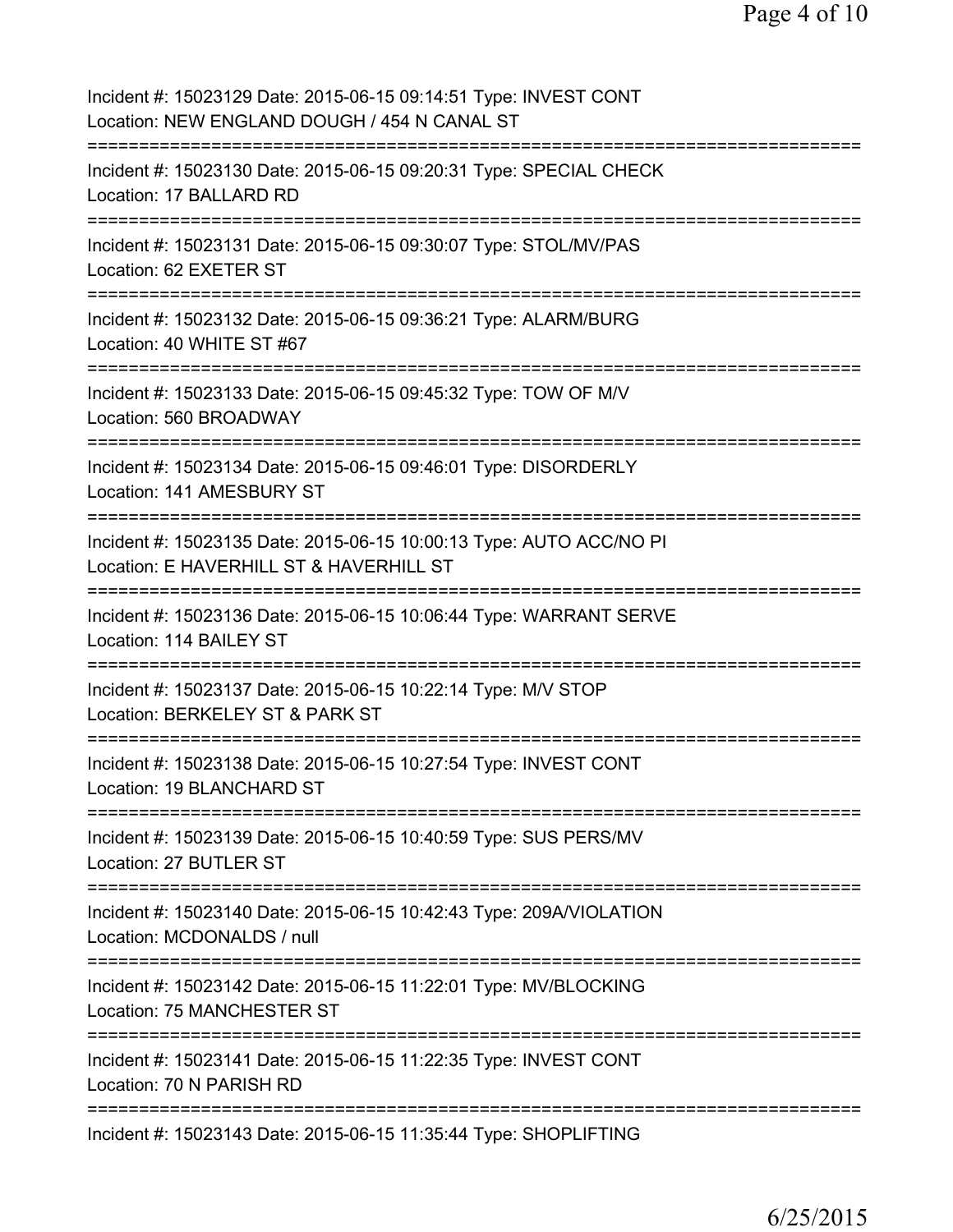| Location: 700 ESSEX ST                                                                                                                                                |
|-----------------------------------------------------------------------------------------------------------------------------------------------------------------------|
| Incident #: 15023144 Date: 2015-06-15 11:37:22 Type: KEEP PEACE<br>Location: 44 BIGELOW ST<br>===========================                                             |
| Incident #: 15023145 Date: 2015-06-15 11:48:05 Type: LOST PROPERTY<br>Location: 45 BROADWAY #A511                                                                     |
| Incident #: 15023146 Date: 2015-06-15 12:03:52 Type: TENANT PROB<br>Location: 16 SPRINGFIELD ST FL 1<br>===========================<br>-============================= |
| Incident #: 15023147 Date: 2015-06-15 12:35:23 Type: MAL DAMAGE<br>Location: 110 BLANCHARD ST                                                                         |
| Incident #: 15023148 Date: 2015-06-15 12:57:43 Type: KEEP PEACE<br>Location: 274 HAMPSHIRE ST                                                                         |
| Incident #: 15023149 Date: 2015-06-15 13:34:14 Type: AUTO ACC/NO PI<br>Location: 580 HAVERHILL ST                                                                     |
| Incident #: 15023150 Date: 2015-06-15 13:40:07 Type: ALARM/BURG<br>Location: JAVIER MARKET / 311 E HAVERHILL ST                                                       |
| Incident #: 15023151 Date: 2015-06-15 13:51:40 Type: M/V STOP<br>Location: JACKSON LUMBER CO. / 215 MARKET ST                                                         |
| Incident #: 15023152 Date: 2015-06-15 13:54:07 Type: DRUG OVERDOSE<br>Location: MCDONALDS / 50 BROADWAY                                                               |
| Incident #: 15023153 Date: 2015-06-15 13:59:51 Type: WARRANT SERVE<br>Location: COMMON ST & HAMPSHIRE ST                                                              |
| Incident #: 15023154 Date: 2015-06-15 14:06:49 Type: DISTURBANCE<br>Location: 200 PARKER ST FL 2ND                                                                    |
| Incident #: 15023155 Date: 2015-06-15 14:08:46 Type: M/V STOP<br>Location: 7 MYRTLE ST                                                                                |
| Incident #: 15023156 Date: 2015-06-15 14:28:46 Type: B&E/MV/PAST<br>Location: 100 MARKET ST                                                                           |
| Incident #: 15023157 Date: 2015-06-15 14:31:13 Type: NEIGHBOR PROB<br>Location: 44 BIGELOW ST                                                                         |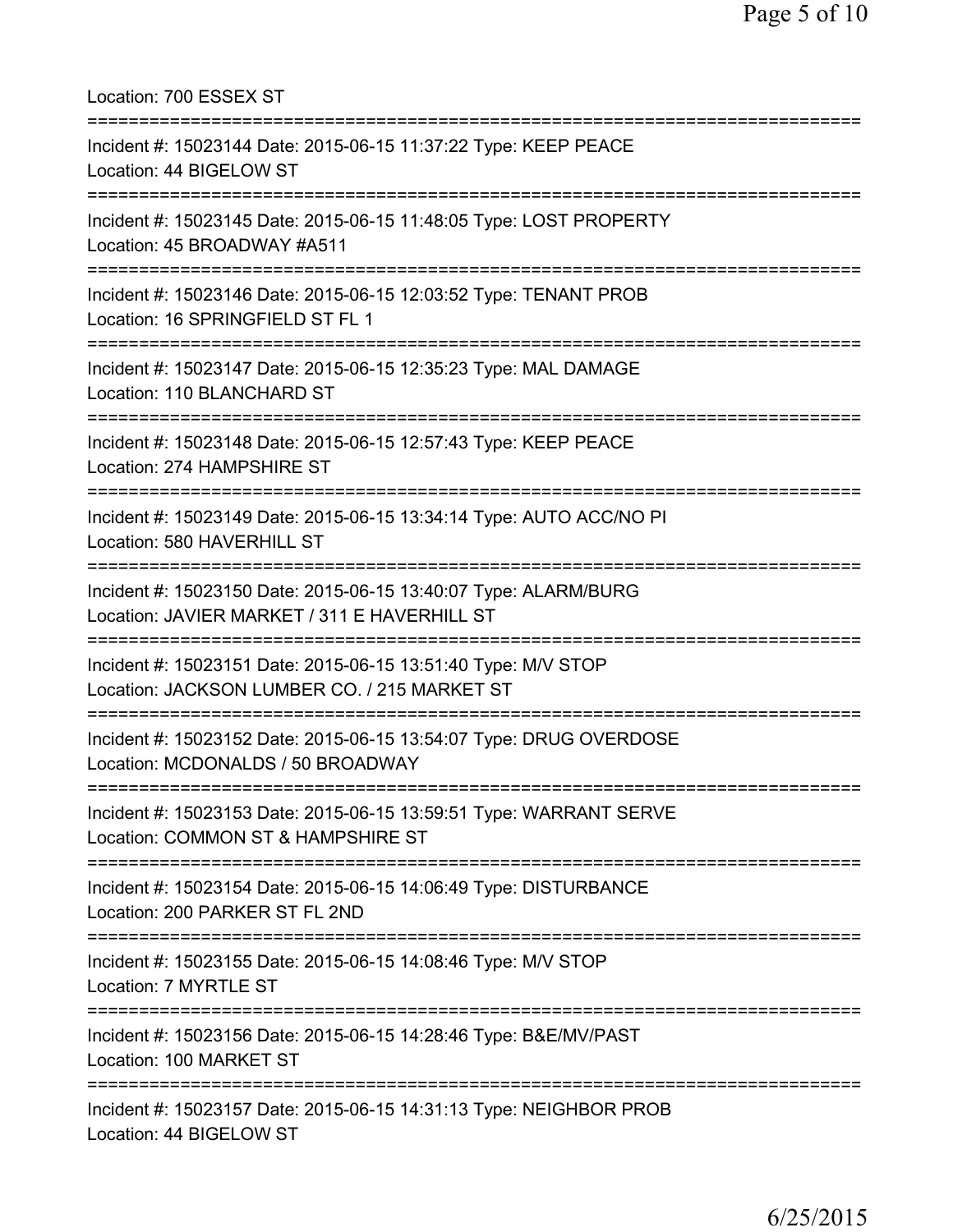| Incident #: 15023158 Date: 2015-06-15 14:44:13 Type: MAL DAMG PROG<br>Location: BENNINGTON ST & ERVING AV<br>====================== |
|-------------------------------------------------------------------------------------------------------------------------------------|
| Incident #: 15023159 Date: 2015-06-15 14:57:23 Type: FRAUD<br>Location: ALL CHECKS CASHED / 9 BROADWAY                              |
| Incident #: 15023160 Date: 2015-06-15 15:00:45 Type: ALARM/BURG<br>Location: 42 LOUISBERG ST                                        |
| Incident #: 15023161 Date: 2015-06-15 15:05:05 Type: SUS PERS/MV<br>Location: 205 BROADWAY                                          |
| Incident #: 15023162 Date: 2015-06-15 15:22:05 Type: MEDIC SUPPORT<br>Location: 87 DORCHESTER ST FL 1ST                             |
| Incident #: 15023163 Date: 2015-06-15 15:31:32 Type: ANIMAL COMPL<br>Location: SOUTH COMMON / MARKET ST & S UNION ST                |
| Incident #: 15023164 Date: 2015-06-15 15:35:31 Type: SUS PERS/MV<br>Location: HAVERHILL ST & JACKSON ST                             |
| .=============================<br>Incident #: 15023166 Date: 2015-06-15 15:36:34 Type: TOW/REPOSSED<br>Location: 40 RAILROAD ST     |
| ==============<br>Incident #: 15023165 Date: 2015-06-15 15:36:44 Type: DISTURBANCE<br>Location: MONMOUTH ST & PARK ST               |
| Incident #: 15023167 Date: 2015-06-15 16:03:33 Type: RECOV/STOL/MV<br>Location: AMES ST & BUTLER ST                                 |
| Incident #: 15023168 Date: 2015-06-15 16:15:16 Type: FRAUD<br>Location: 65 BEACON ST                                                |
| Incident #: 15023169 Date: 2015-06-15 16:26:20 Type: AUTO ACC/NO PI<br>Location: 696 ESSEX ST                                       |
| Incident #: 15023170 Date: 2015-06-15 16:28:02 Type: COURT DOC SERVE<br>Location: 12 DIAMOND ST                                     |
| Incident #: 15023171 Date: 2015-06-15 16:34:38 Type: MISSING PERS<br>Location: 322 MARKET ST                                        |
|                                                                                                                                     |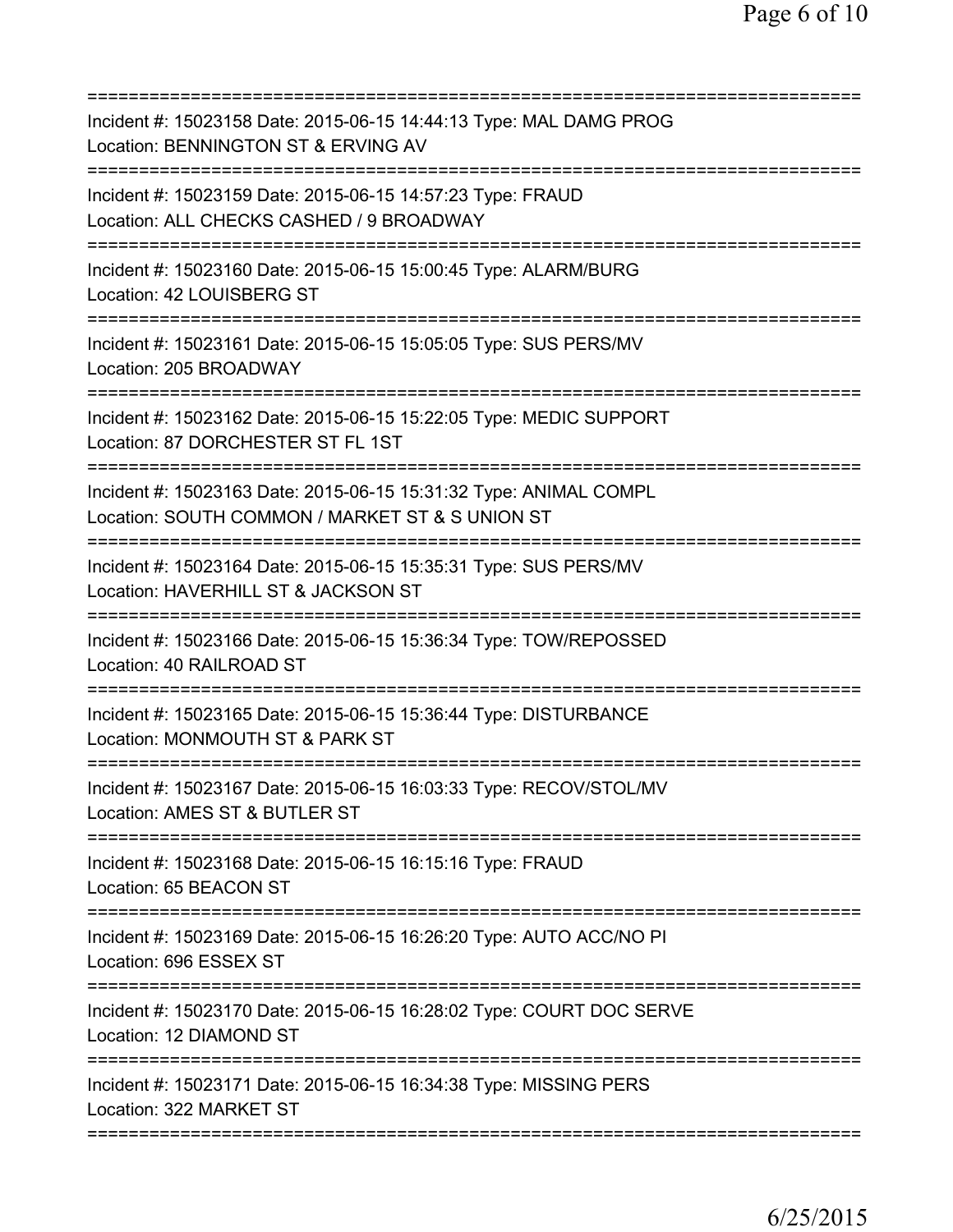| Incident #: 15023173 Date: 2015-06-15 16:44:37 Type: LARCENY/PAST<br>Location: 415 BROADWAY                                                      |
|--------------------------------------------------------------------------------------------------------------------------------------------------|
| Incident #: 15023172 Date: 2015-06-15 16:45:03 Type: M/V STOP<br>Location: CROSS & BROADWAY                                                      |
| Incident #: 15023174 Date: 2015-06-15 16:52:12 Type: B&E/MV/PAST<br>Location: COMMUNITY DAY CHARTER SCHOOL / 73 PROSPECT ST                      |
| Incident #: 15023175 Date: 2015-06-15 16:55:05 Type: WARRANT SERVE<br>Location: 76 BELLEVUE ST                                                   |
| Incident #: 15023176 Date: 2015-06-15 17:12:42 Type: THREATS<br>Location: 155 EXCHANGE ST                                                        |
| Incident #: 15023177 Date: 2015-06-15 17:29:46 Type: ALARM/BURG<br>Location: LAW STAFFING SERVICE / 65 MERRIMACK ST #1                           |
| Incident #: 15023178 Date: 2015-06-15 17:29:56 Type: LARCENY/PAST<br>Location: 19 N BOYLSTON ST                                                  |
| Incident #: 15023179 Date: 2015-06-15 18:00:58 Type: B&E/MV/PAST<br>Location: 59 AMHERST ST                                                      |
| ____________________________________<br>Incident #: 15023180 Date: 2015-06-15 18:13:16 Type: AUTO ACC/NO PI<br>Location: AMHERST ST & ANDOVER ST |
| Incident #: 15023181 Date: 2015-06-15 18:14:28 Type: ALARM/BURG<br>Location: 25 MARSTON ST #104                                                  |
| Incident #: 15023182 Date: 2015-06-15 18:20:55 Type: 911 HANG UP<br>Location: 31 BUTLER ST FL 1                                                  |
| Incident #: 15023183 Date: 2015-06-15 18:28:15 Type: MAL DAMG PROG<br>Location: DELAWARE VALLEY / 500 BROADWAY                                   |
| Incident #: 15023184 Date: 2015-06-15 18:34:42 Type: DISTURBANCE<br>Location: 9 BROADWAY                                                         |
| Incident #: 15023185 Date: 2015-06-15 19:03:24 Type: NOTIFICATION<br>Location: 21 CRESCENT ST                                                    |
| Incident #: 15023186 Date: 2015-06-15 19:20:07 Type: DOMESTIC/PROG                                                                               |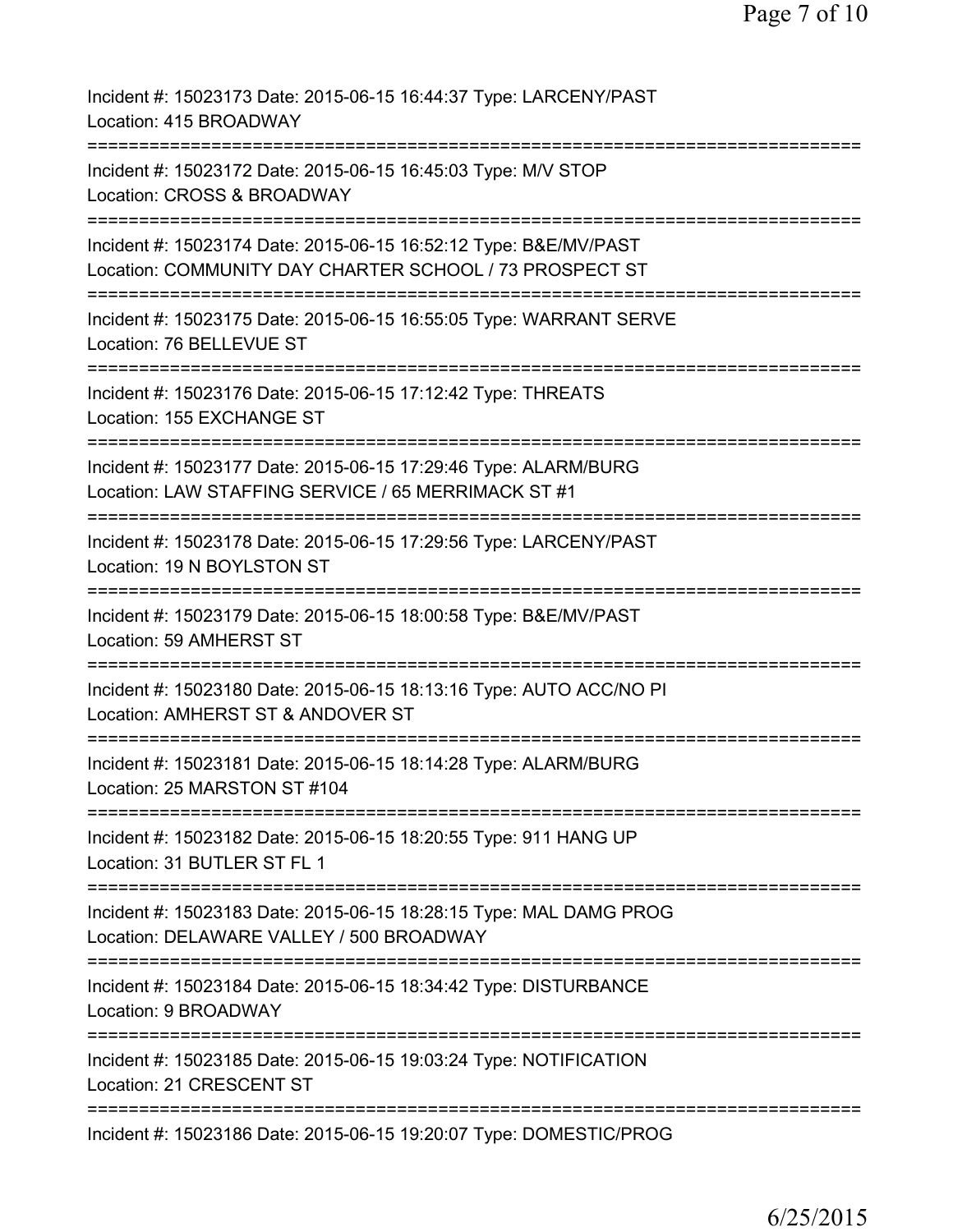Location: 200 PARKER ST #4 =========================================================================== Incident #: 15023187 Date: 2015-06-15 20:00:03 Type: M/V STOP Location: HAMPSHIRE ST & VALLEY ST =========================================================================== Incident #: 15023188 Date: 2015-06-15 20:01:03 Type: COURT DOC SERVE Location: 42 CANTON ST =========================================================================== Incident #: 15023189 Date: 2015-06-15 20:26:54 Type: DRUG VIO Location: 3 BUSWELL ST =========================================================================== Incident #: 15023190 Date: 2015-06-15 20:30:26 Type: M/V STOP Location: AMES ST & BYRON AV =========================================================================== Incident #: 15023191 Date: 2015-06-15 20:38:13 Type: LIC PLATE STO Location: 207 FERRY ST =========================================================================== Incident #: 15023192 Date: 2015-06-15 21:01:22 Type: M/V STOP Location: 700 ESSEX ST =========================================================================== Incident #: 15023193 Date: 2015-06-15 21:04:01 Type: MAL DAMAGE Location: LAWRENCE HIGH SCHOOL / 233 HAVERHILL ST =========================================================================== Incident #: 15023194 Date: 2015-06-15 21:16:18 Type: M/V STOP Location: LOWELL ST & RIVERSIDE DR =========================================================================== Incident #: 15023195 Date: 2015-06-15 21:27:39 Type: M/V STOP Location: ANDOVER ST & S BROADWAY =========================================================================== Incident #: 15023196 Date: 2015-06-15 21:30:02 Type: M/V STOP Location: 28 MELROSE ST =========================================================================== Incident #: 15023198 Date: 2015-06-15 21:32:46 Type: NOTIFICATION Location: 22 STEINER ST #2 =========================================================================== Incident #: 15023197 Date: 2015-06-15 21:34:51 Type: M/V STOP Location: BROADWAY & PARK ST =========================================================================== Incident #: 15023199 Date: 2015-06-15 21:37:00 Type: GENERAL SERV Location: 418 S BROADWAY =========================================================================== Incident #: 15023200 Date: 2015-06-15 21:40:11 Type: ALARM/BURG Location: EXPRESS SHIPPING / 13 NEWBURY ST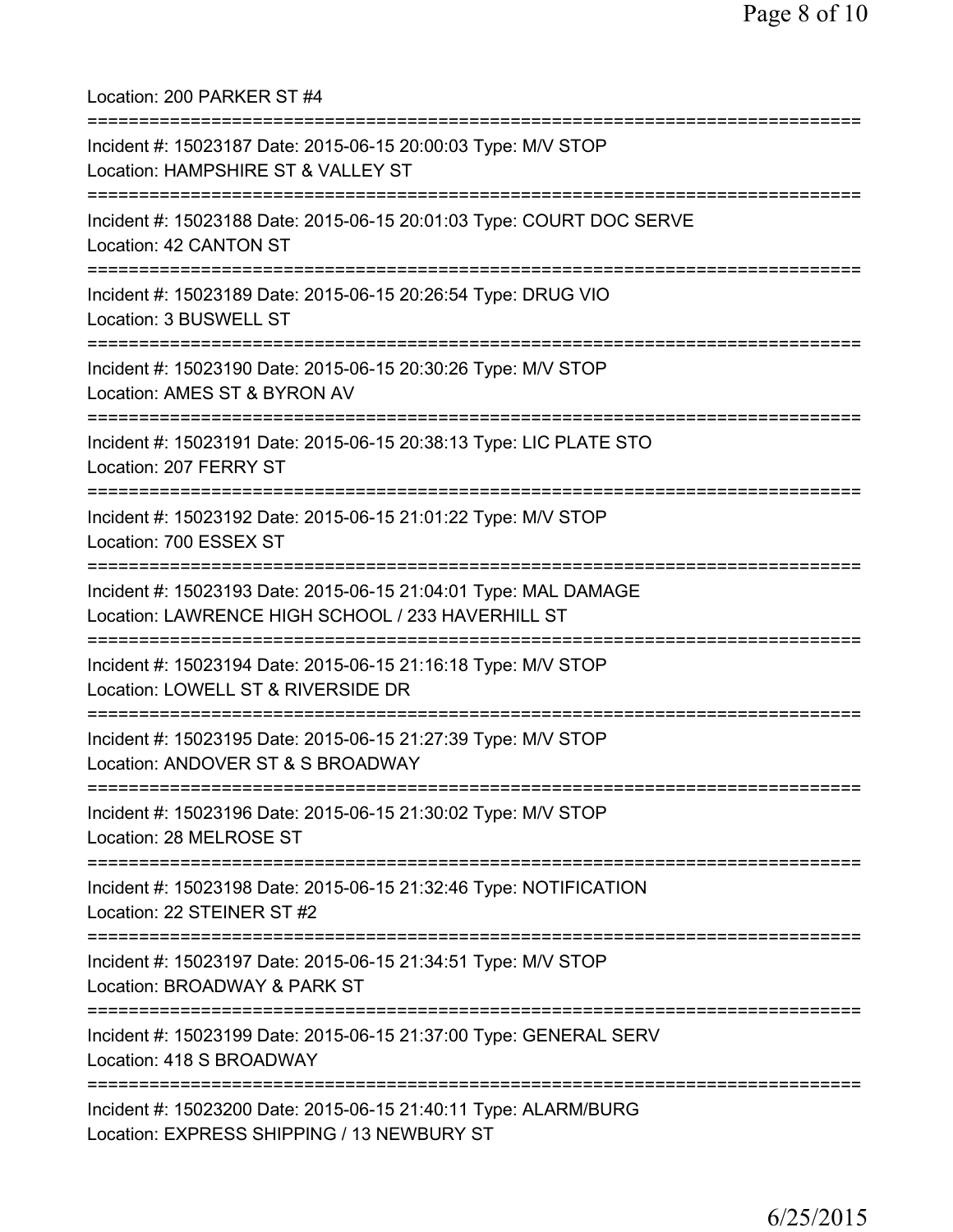=========================================================================== Incident #: 15023202 Date: 2015-06-15 21:48:47 Type: ALARM/BURG Location: BOYS AND GIRLS CLUB / 136 WATER ST =========================================================================== Incident #: 15023201 Date: 2015-06-15 21:48:55 Type: M/V STOP Location: 700 ESSEX ST =========================================================================== Incident #: 15023203 Date: 2015-06-15 21:52:52 Type: ALARM/BURG Location: PAYLESS SHOES / 700 ESSEX ST =========================================================================== Incident #: 15023205 Date: 2015-06-15 22:31:16 Type: MV/BLOCKING Location: LEXINGTON ST & PARK ST =========================================================================== Incident #: 15023204 Date: 2015-06-15 22:31:19 Type: MEDIC SUPPORT Location: 195 LOWELL ST =========================================================================== Incident #: 15023206 Date: 2015-06-15 22:38:26 Type: SUS PERS/MV Location: 98 BRADFORD ST =========================================================================== Incident #: 15023207 Date: 2015-06-15 22:42:50 Type: HIT & RUN M/V Location: 19 MECHANIC ST =========================================================================== Incident #: 15023208 Date: 2015-06-15 22:48:27 Type: M/V STOP Location: CANAL ST & HAMPSHIRE ST =========================================================================== Incident #: 15023209 Date: 2015-06-15 22:52:07 Type: ALARM/BURG Location: FREDDY MINI MART / 130 FRANKLIN =========================================================================== Incident #: 15023210 Date: 2015-06-15 23:05:45 Type: INVESTIGATION Location: 90 LOWELL ST =========================================================================== Incident #: 15023211 Date: 2015-06-15 23:40:45 Type: M/V STOP Location: FOREST ST & HAVERHILL ST =========================================================================== Incident #: 15023212 Date: 2015-06-15 23:54:01 Type: 911 HANG UP Location: JEFFERSON ON THE PARK LP / 109 THOREAU WAY =========================================================================== Incident #: 15023213 Date: 2015-06-15 23:58:20 Type: A&B D/W PAST Location: STORROW PARK ===========================================================================

369 record(s)